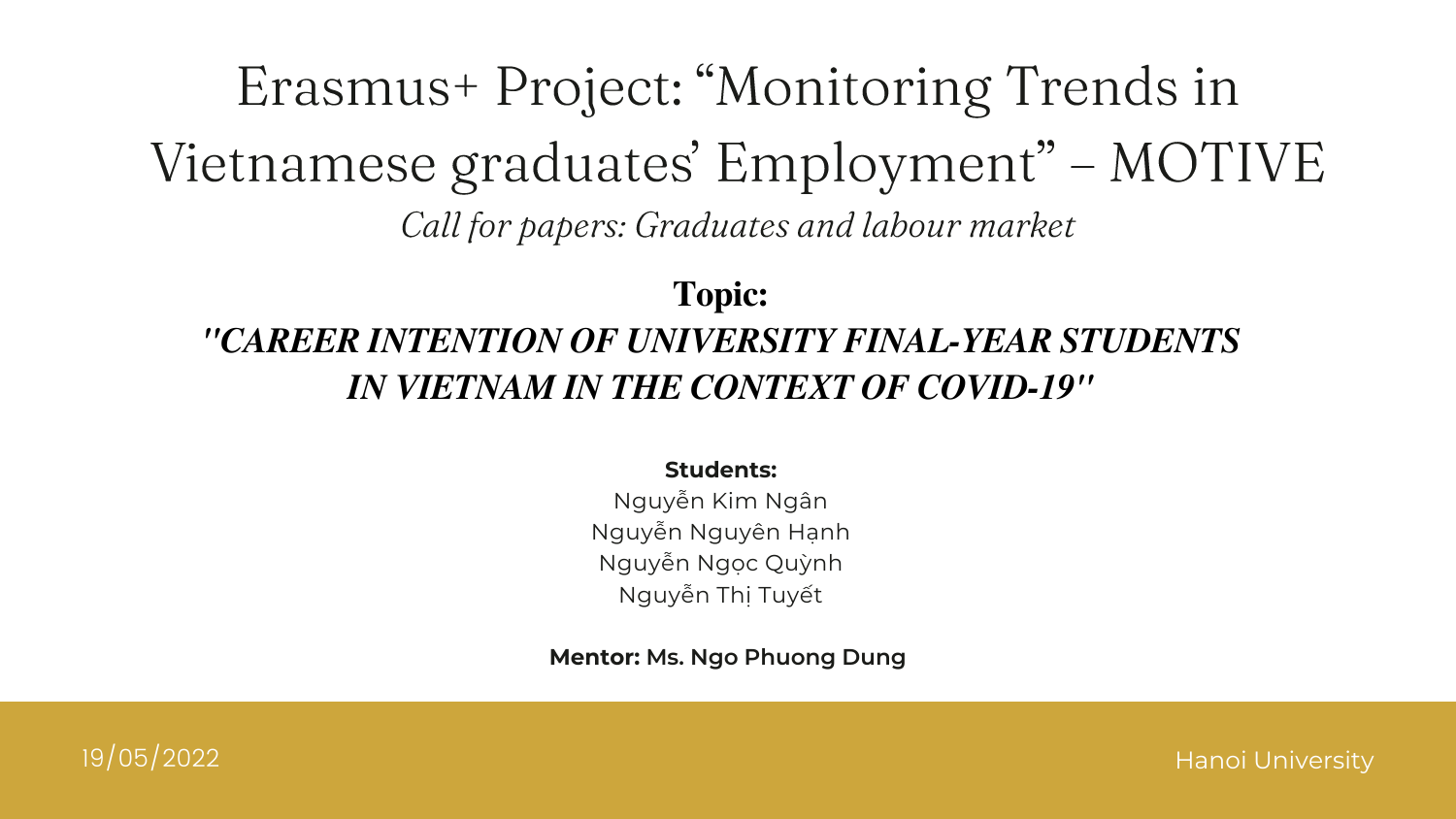# Outline

- Introduction
- Main Contents
- Conclusions and Recommendations



## HANOI UNIVERSITY HANOI UNIVERSITY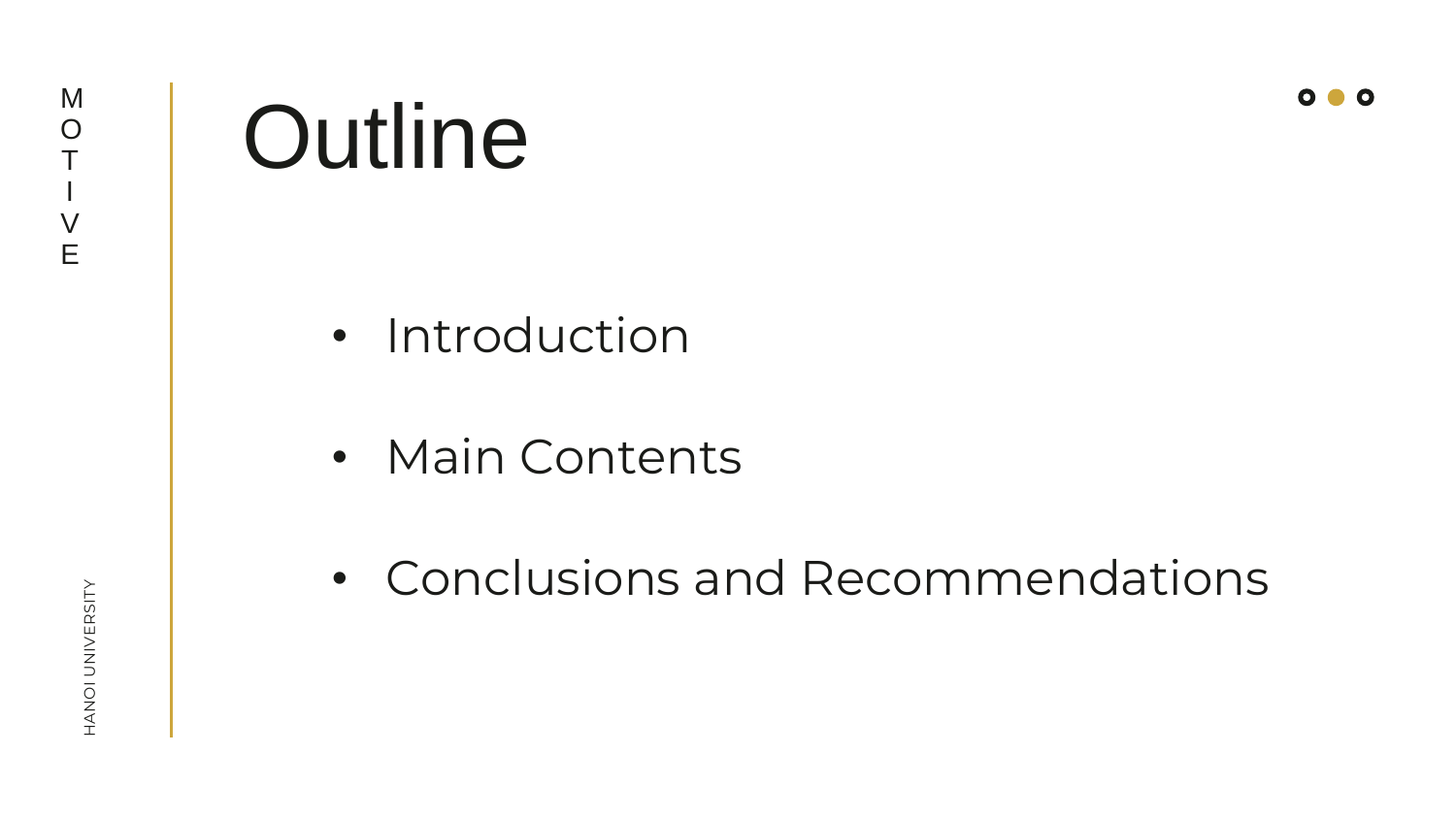

## INTRODUCTION

HANOI UNIVERSITY



#### Graduates and labour market

*"Career intention of university final-year students in Vietnam in the context of COVID-19"*



#### Rationale

• COVID pandemic: making people suffer from some problem which can cause manpower issues in some industries in the

- future
- 



• There are previous research about career decision making for a particular sector such as Tourism and Public Health, however, there is hardly any research presenting this change of final year students in different majors, especially in Vietnam.

#### Research questions

• How do the final-year students' career intentions in Vietnam change during the COVID and their attitudes towards those

- changes?
- 
- 

• What are the factors influencing university final-year students' career intention in the situation of the COVID-19? • How is the support from the university in the final-year students' career intention under the effects of COVID-19?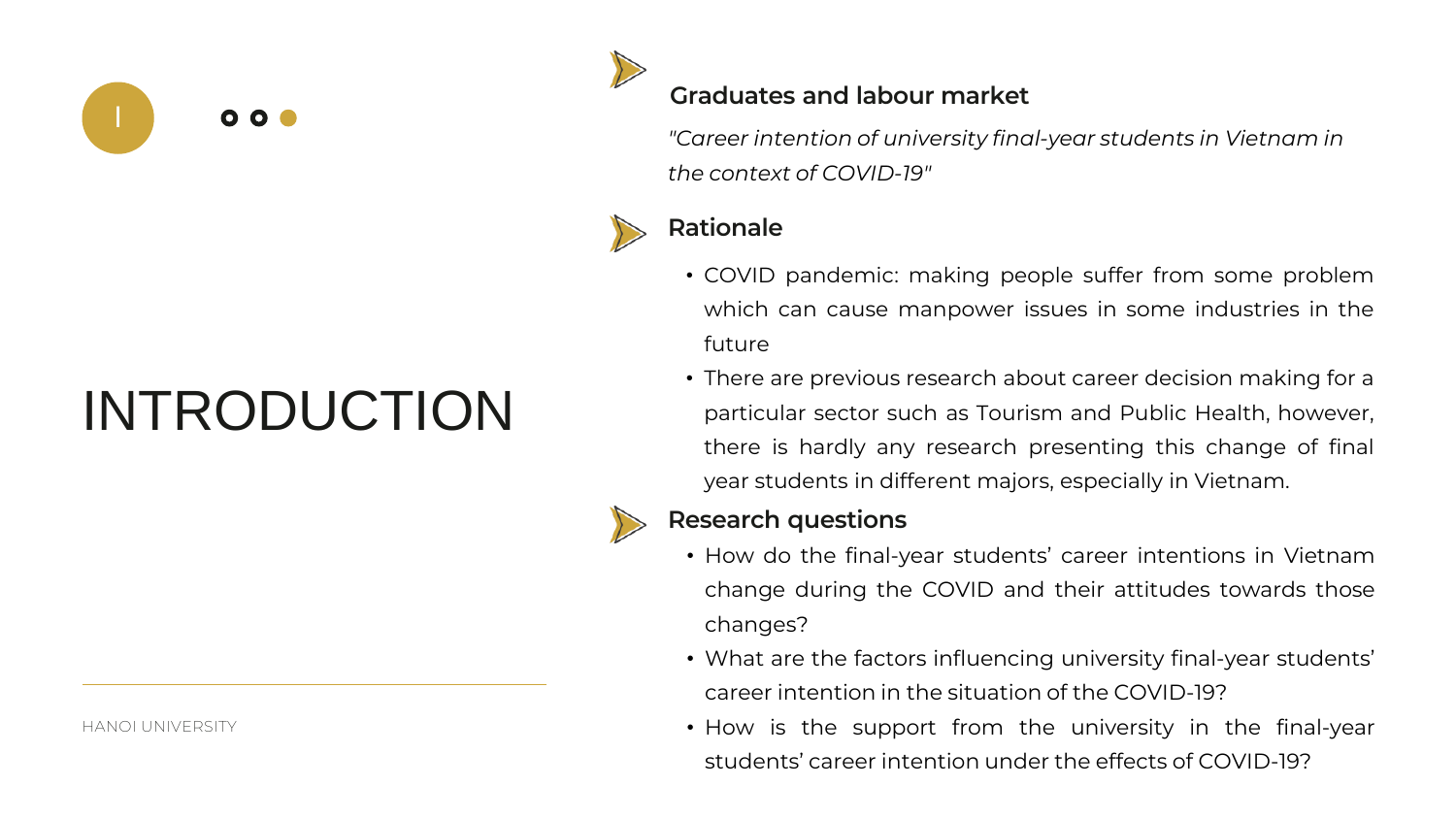

## INTRODUCTION

HANOI UNIVERSITY

**SCCT's Choice Model** 



Senior students



#### Scope

Final-year students enrolled in different universities across Vietnam among 3 majors: Business & Management Industry, Health Industry, and Tourism & Hospitality



Theoretical basis: Social Cognitive Career Theory (SCCT) Choice Model - the way educational and career choices are made

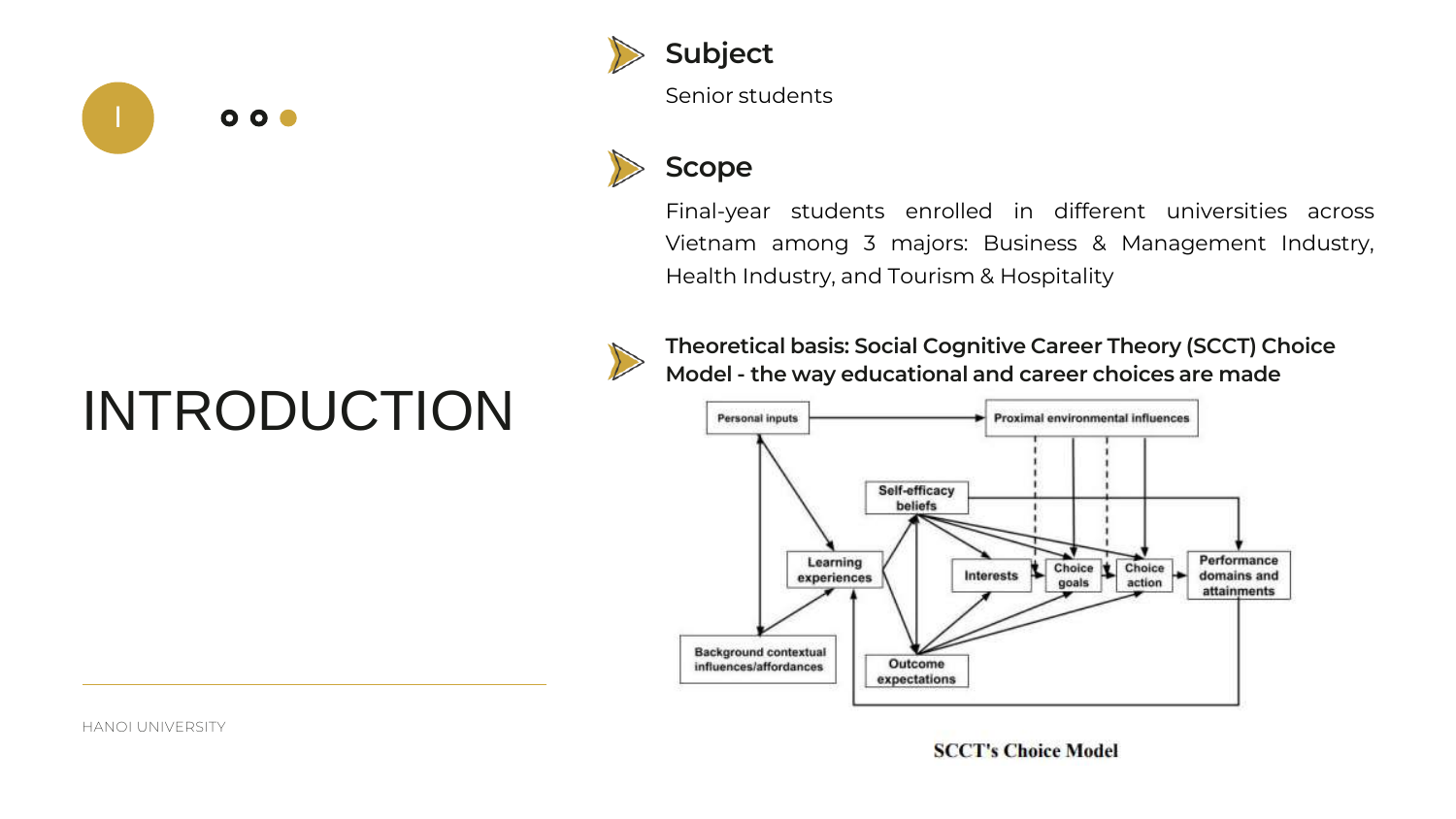



# Conceptual Framework & Methodology

#### Conceptual framework for the factors

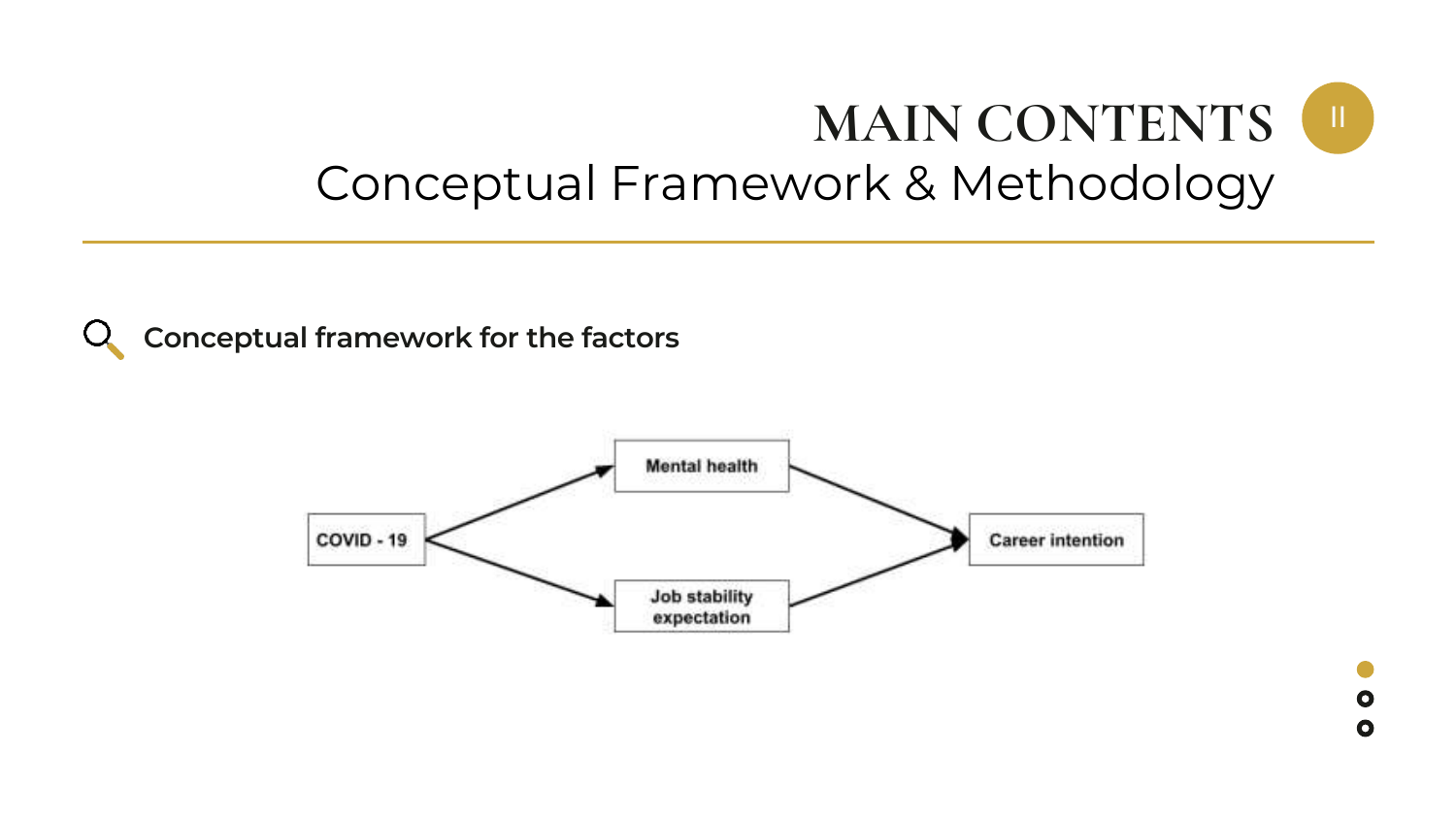

 $\mathbf O$  $\mathbf O$ 

# Conceptual Framework & Methodology

Methodology **Empirical research method** 

- Quantitative method:
	- e-questionnaire (MCQs, short questions, Likert scale)
	- a simple random sampling technique
	- SPSS & Microsoft Excel
- Qualitative method: experience surveys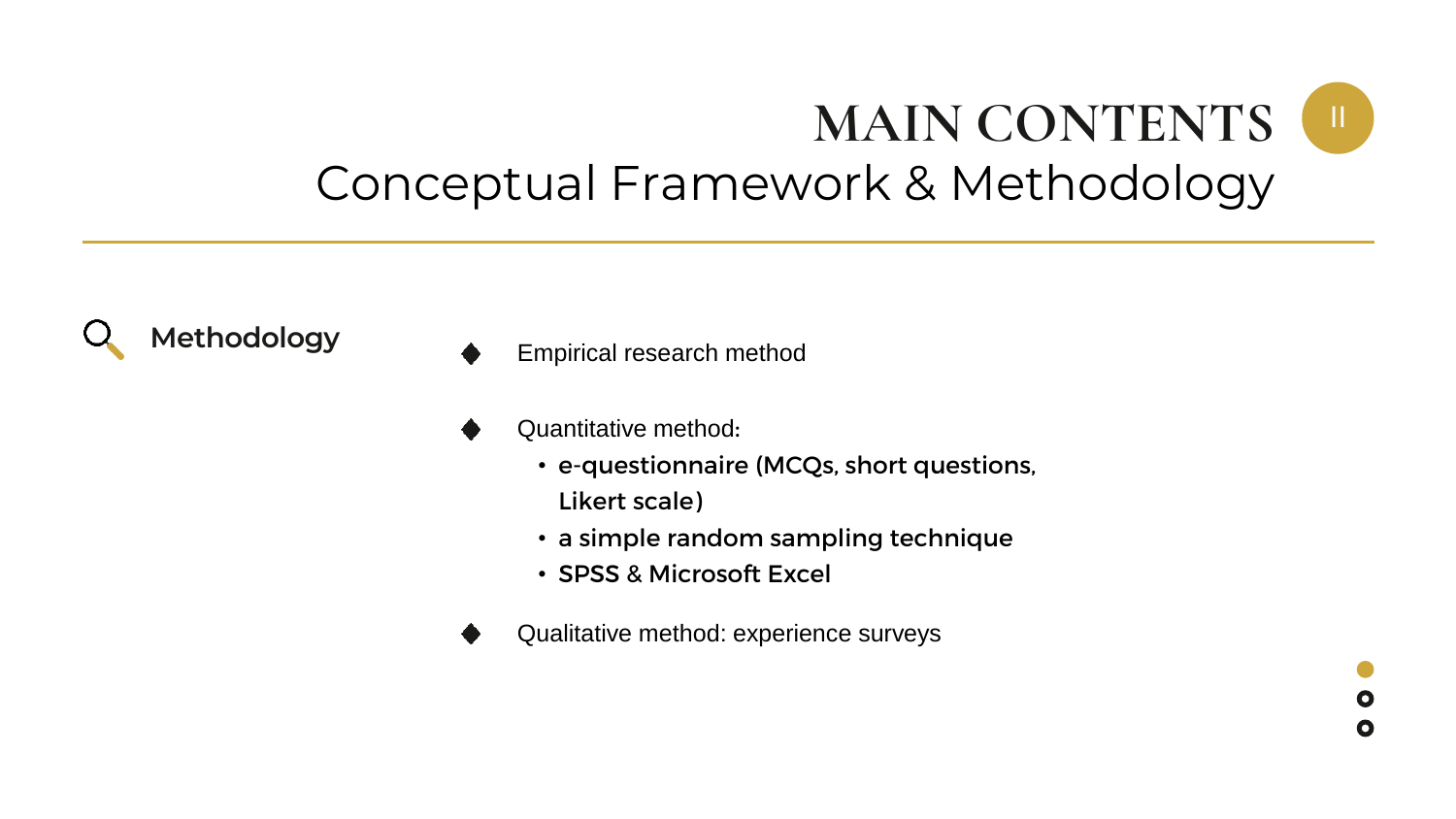## **MAIN CONTENTS** Conceptual Framework & Methodology



- Hypothesis tests H1: The COVID-19 pandemic significantly affects the mental health of university final-year students in Vietnam.
	- H2: The COVID-19 pandemic significantly affects the field's stability expectation of university final-year students in Vietnam.
	- H3: There is a difference between the two genders in the influence of job stability on career intention change during the COVID-19 pandemic.
	- H4: There is a difference between the two genders in the influence of mental health on career intention change during the COVID-19 pandemic.

 $\bullet$ 

 $\bullet$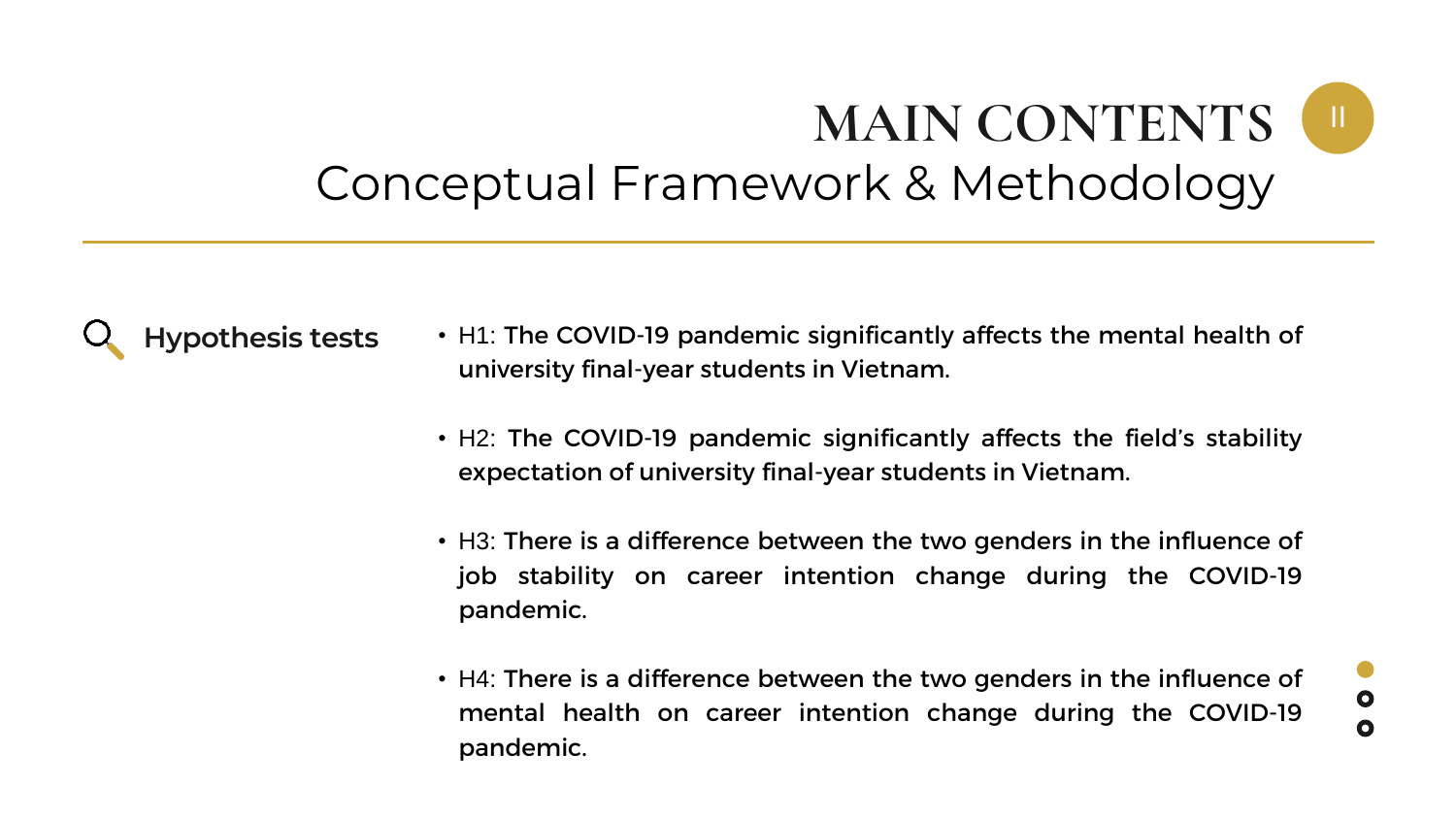**Examples:** They tended to apply to Foreign joint ventures and Private cooperation companies. They change to another industry which has many similarities with their major industry

- Qualitative data & Quantitative data
	- *"How do the final-year students' career intentions in Vietnam change during the COVID ?"*
		- Before Covid-19: most of the students did not differ much in their major intention when working by major
		- After Covid-19: there are changes in career intentions of final-year students in universities in Vietnam in the context COVID-19 pandemic. Covid-19 is considered a worrisome issue, an opportunity or a challenge to students

## Results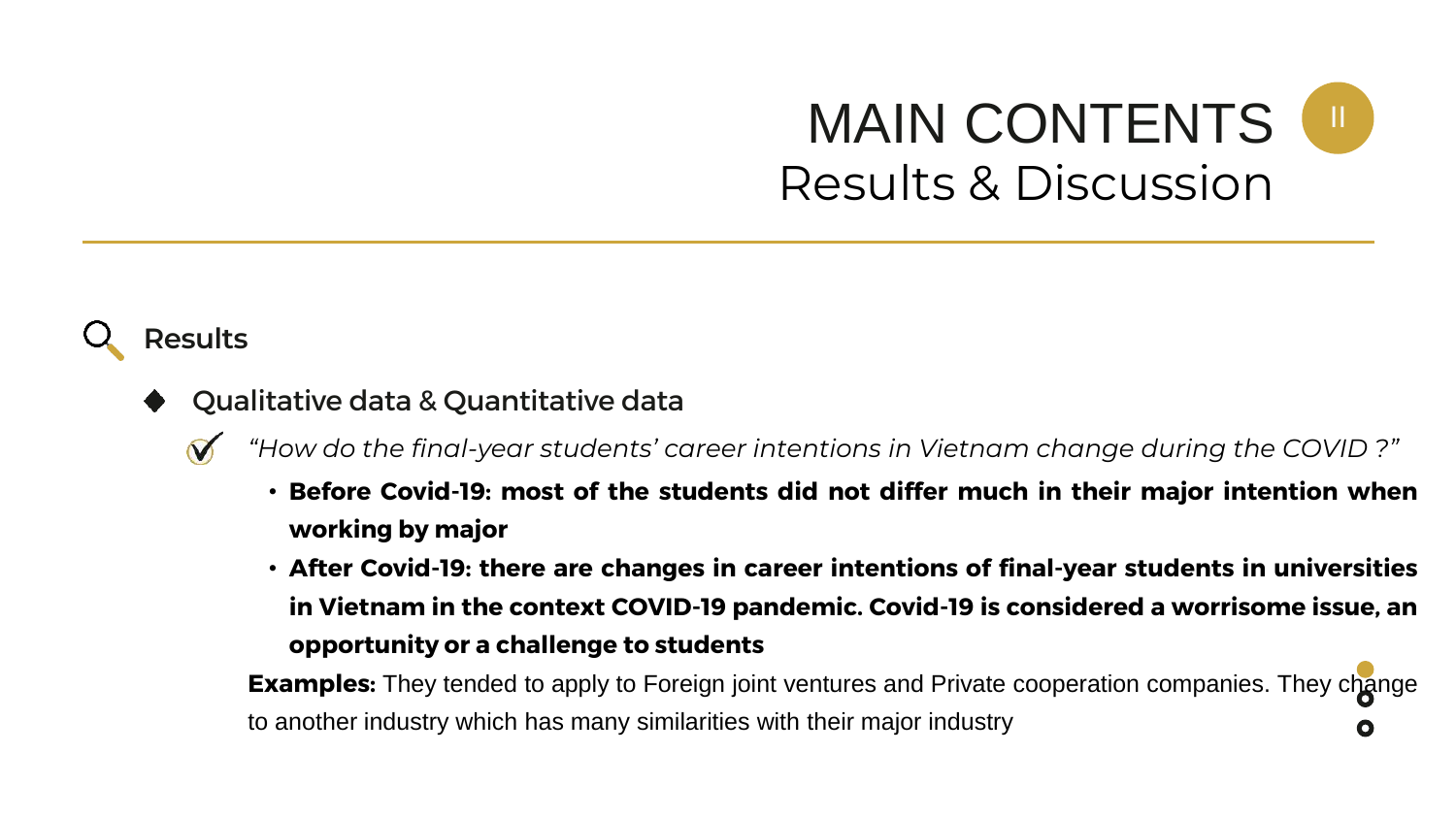$\mathbf O$ 

 $\mathbf O$ 

## Results

- Qualitative data & Quantitative data
	- *Factors influencing final-year students' career intention in the situation of the COVID*
		- The time to face COVID-19 would be prolonged and hard to predict --> They feel they can not work in the industry in a long term
		- Inconvenient working space and be attracted by other industries with higher income However:
			- Some industries are more developed in the pandemic and they expected to gain the higher salary
			- Some students understand the importance of their industries during the Covid-19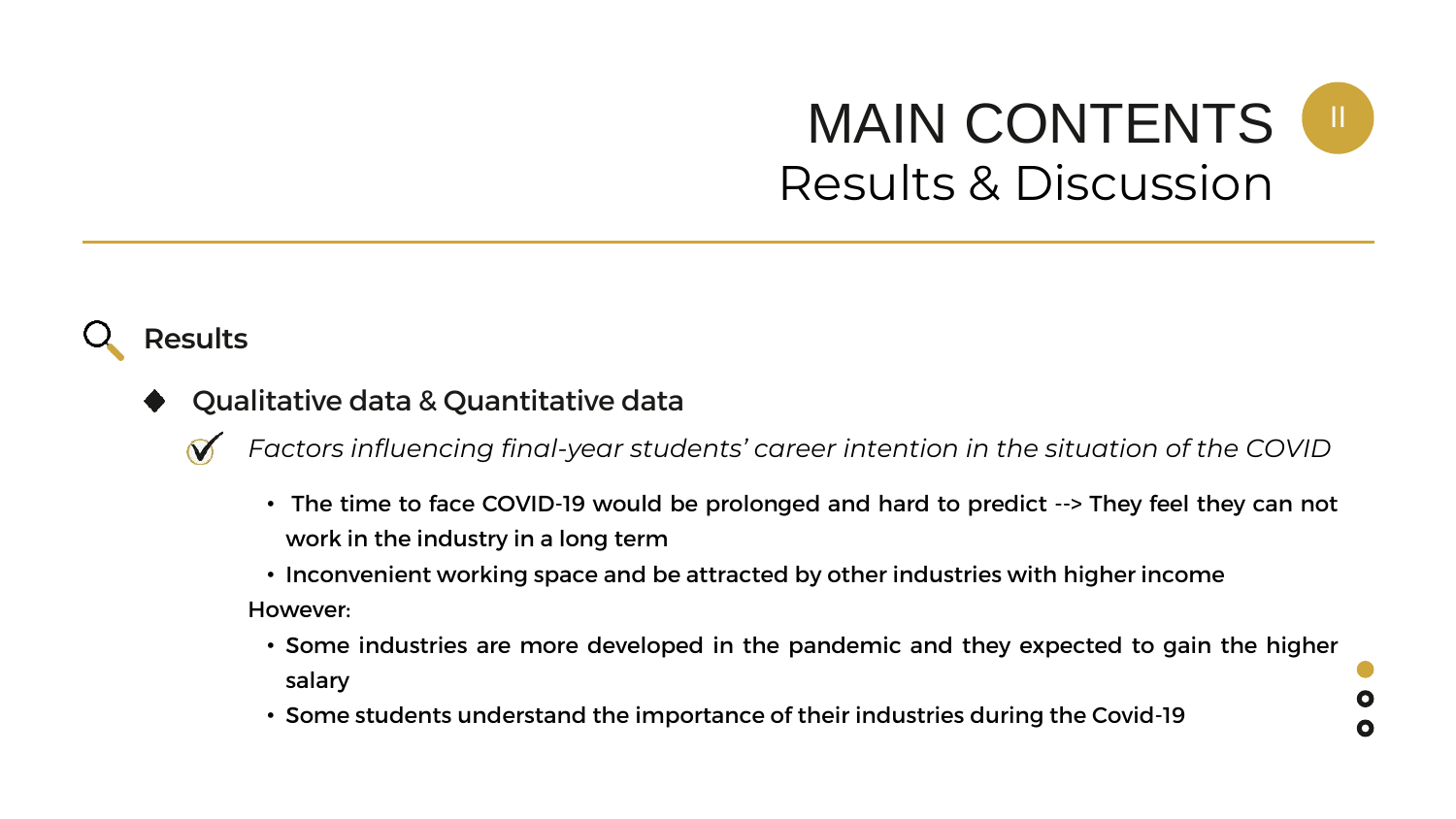### Results

- Qualitative data & Quantitative data
	- Job stability was affected the most significantly (58.68%) of students rated "Significantly affected"
	- Mental health factors affect 42.15% of the respondents.
	- Lack of practice activities, internship and wages (40.5%)
	- The welfare regime also had a high impact on 38.02% of the students.
	- Family support and changing career decisions of other people did not have as much influence as other factors

 $\mathbf O$ 

 $\mathbf O$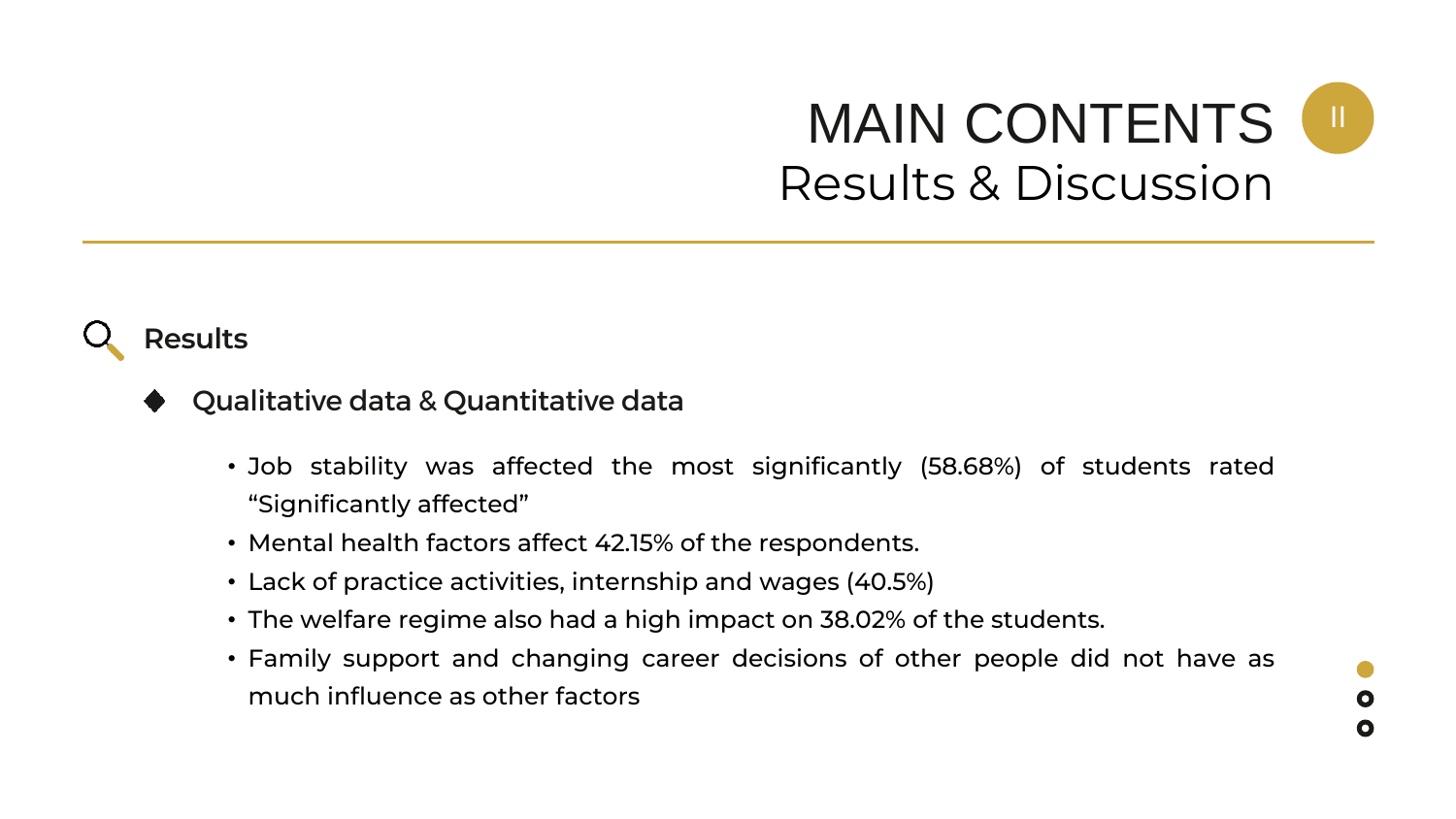### Results

#### Qualitative data & Quantitative data

- $\boldsymbol{\mathcal{N}}$
- *Support from the university for the final-year students' career intention under the effects of COVID-19*
- It seems that universities have not focused on this issue enough and even specialized seminars are not attractive enough for students --> A student suggests: "the universities can give some suggestions and orientations related to the nature of the studied industry, which is the Career Orientation Counseling Program"

 $\bullet$  $\mathbf O$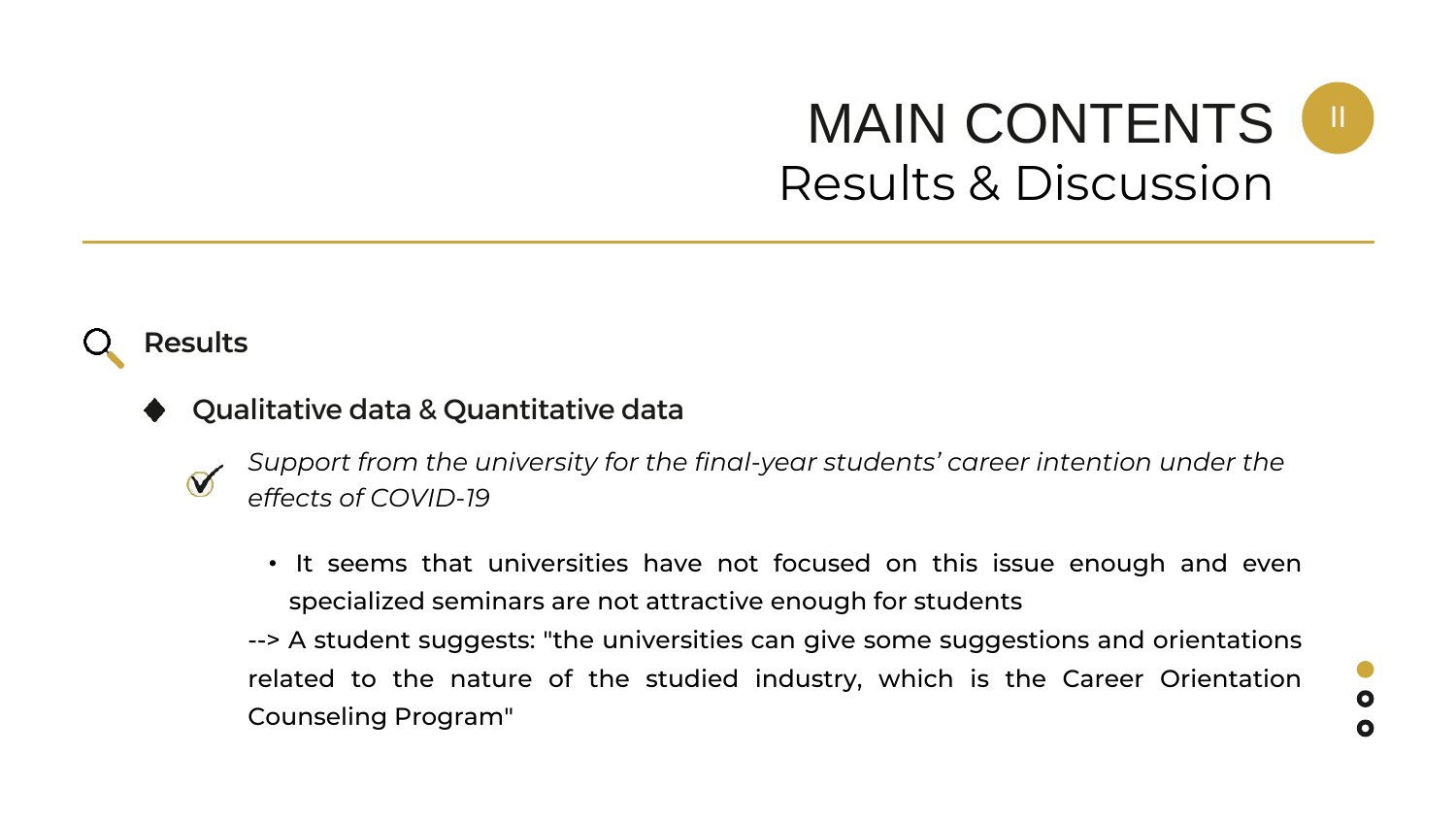### Results



#### Qualitative data & Quantitative data

- 75.42% of the students perceived that universities had programs to support for changing their careers, while only 24.58% chose "No".
- However, these programs were rated "Inefficient" by 40%, "Normal" by 27%
- Expectations:
	- The support programs, expanding the curriculum (24.41%)
	- Career orientation programs (22.8%).
	- Career workshops and trial lessons of desired subjects (16.1%,)
	- Scholarships to study abroad (11.15%)
	- Practice opportunities (9.91%).

 $\mathbf O$ 

O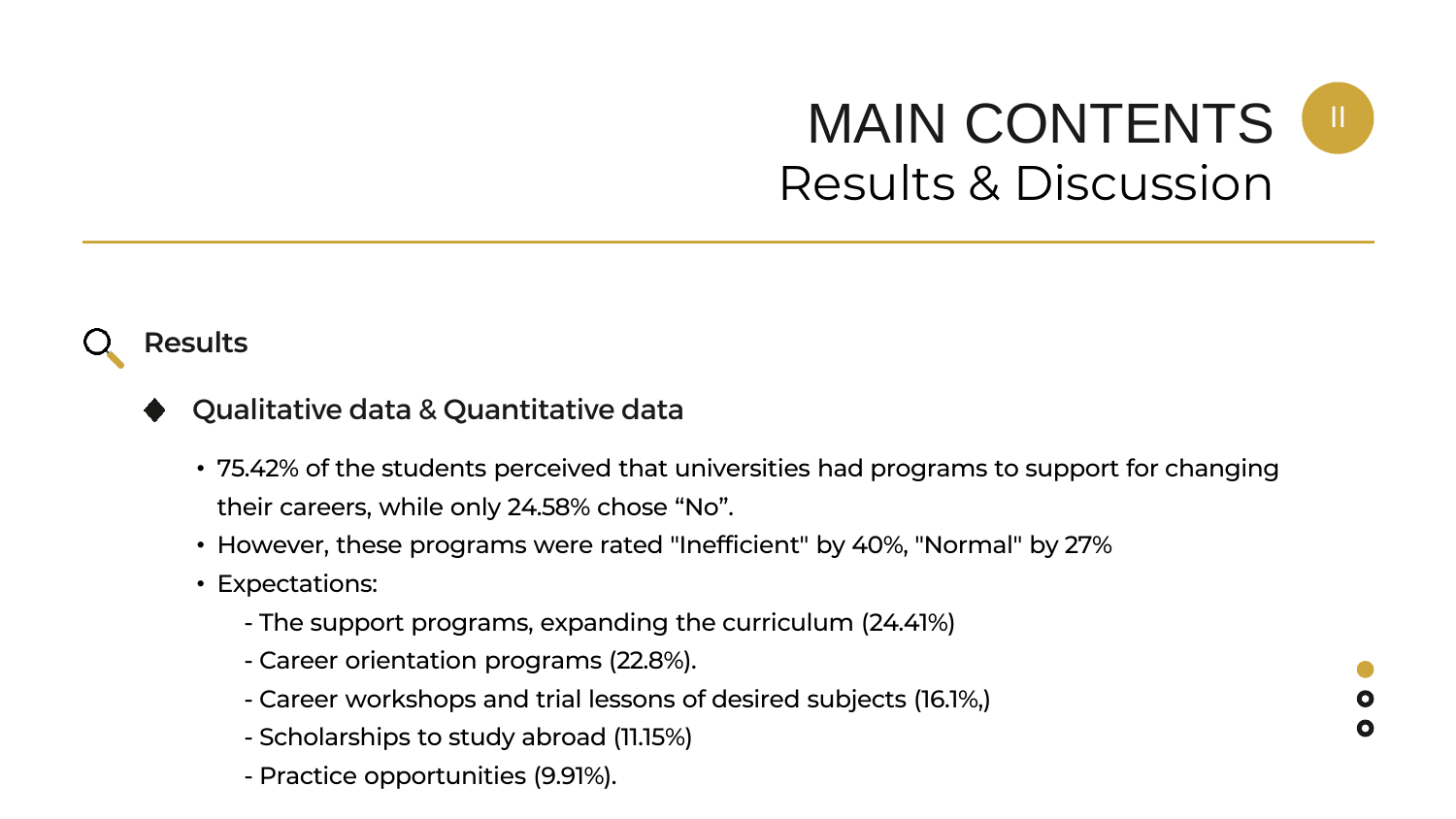#### Results



- *Hypothesis 1*: There is a significant influence of the COVID-19 pandemic on the mental health of final-year students in Vietnam's universities
- *Hypothesis 2*: There is a significant influence of the COVID-19 pandemic on the field's stability expectation of university final-year students in Vietnam
- *Hypothesis 3 and 4*: There is no difference between two genders (male and female) final-year students in the assessment of the influence of job stability and mental health on career intention change due to COVID-19.

 $\mathbf O$  $\mathbf O$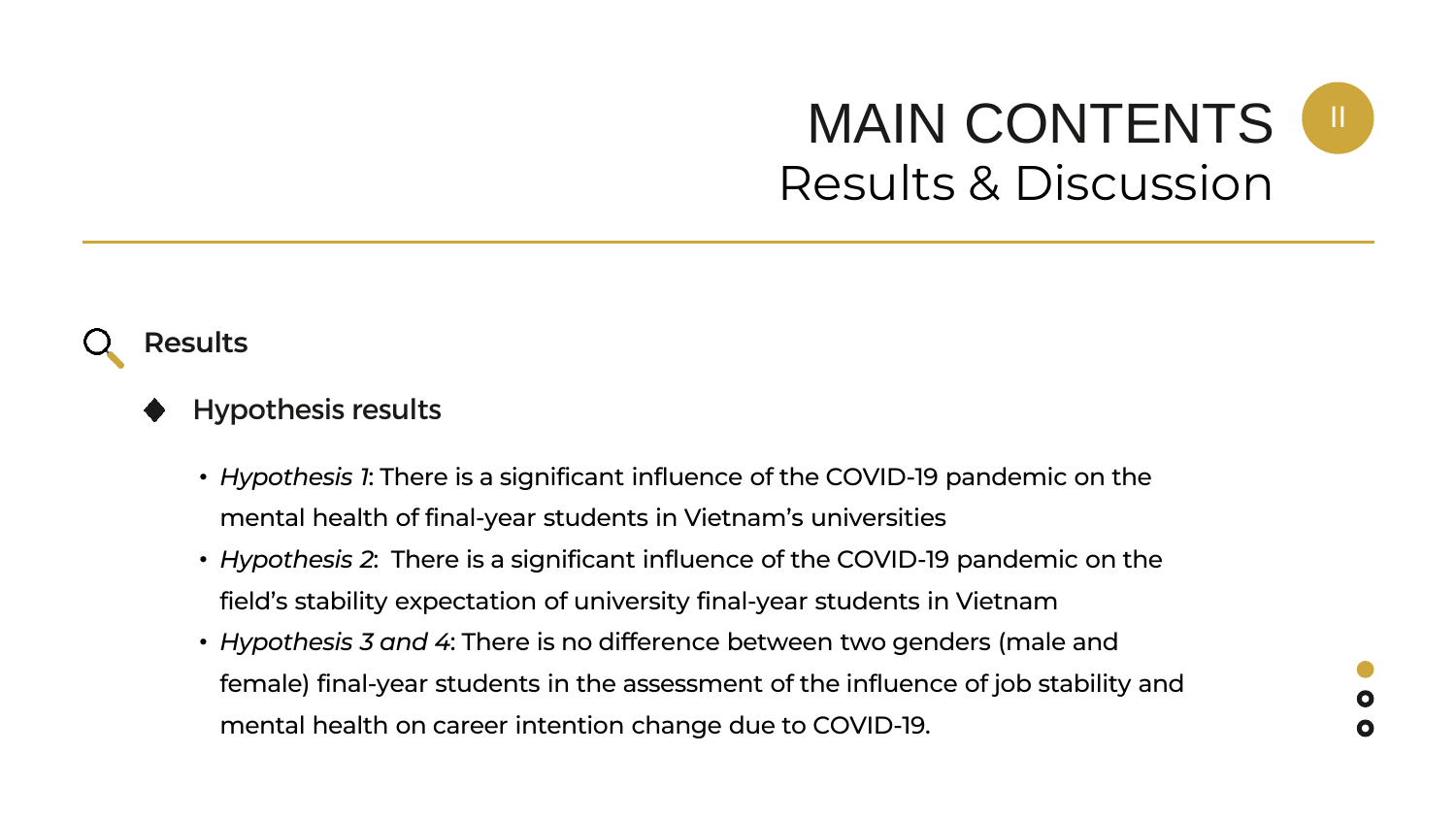## **Discussion**

- Similarities to previous studies
	- *Mental health (internal factor)* V
		- a lower mood during COVID-19 but not to the extent of psychological illnesses (<10%)
		- affecting students' daily life along with preventing students from going to practice and internships => delay graduation
		- students' anxiety and feeling



*Family support and decision to change major: not affected significantly*

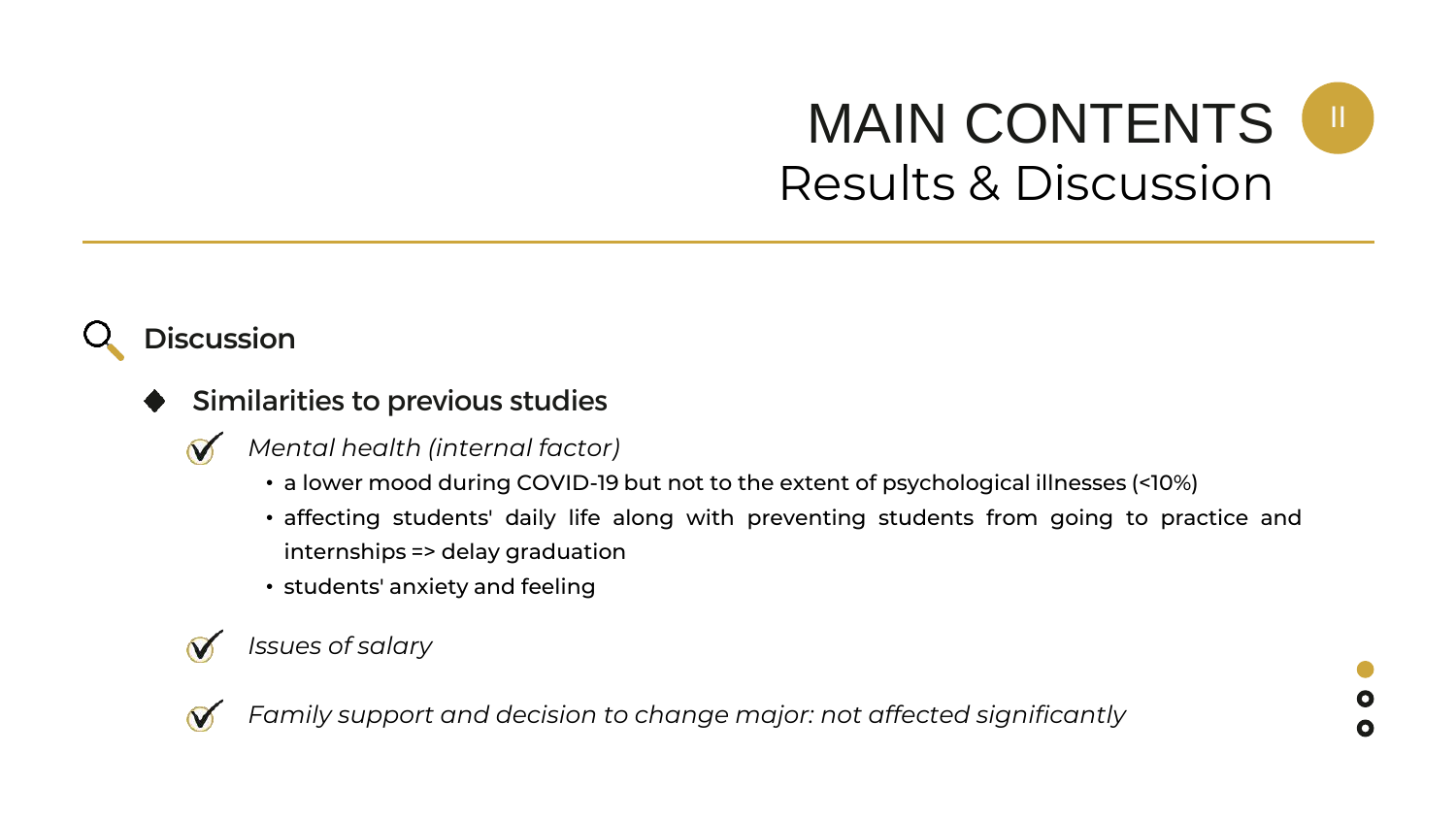

- Further findings
	- *Students tend to work in places with great potential and economic development*
	- - *Students keep going on their major due to interests, long study time & potential industrial development.*
	- $\boldsymbol{\mathcal{N}}$ 
		- *Number of students having a specific plan & begining to act dominated in the level of action connect to time they change career intentions*



*Both students changing majors & students not changing majors mostly report that quality of program support to students is ineffective*

 $\mathbf O$ 

O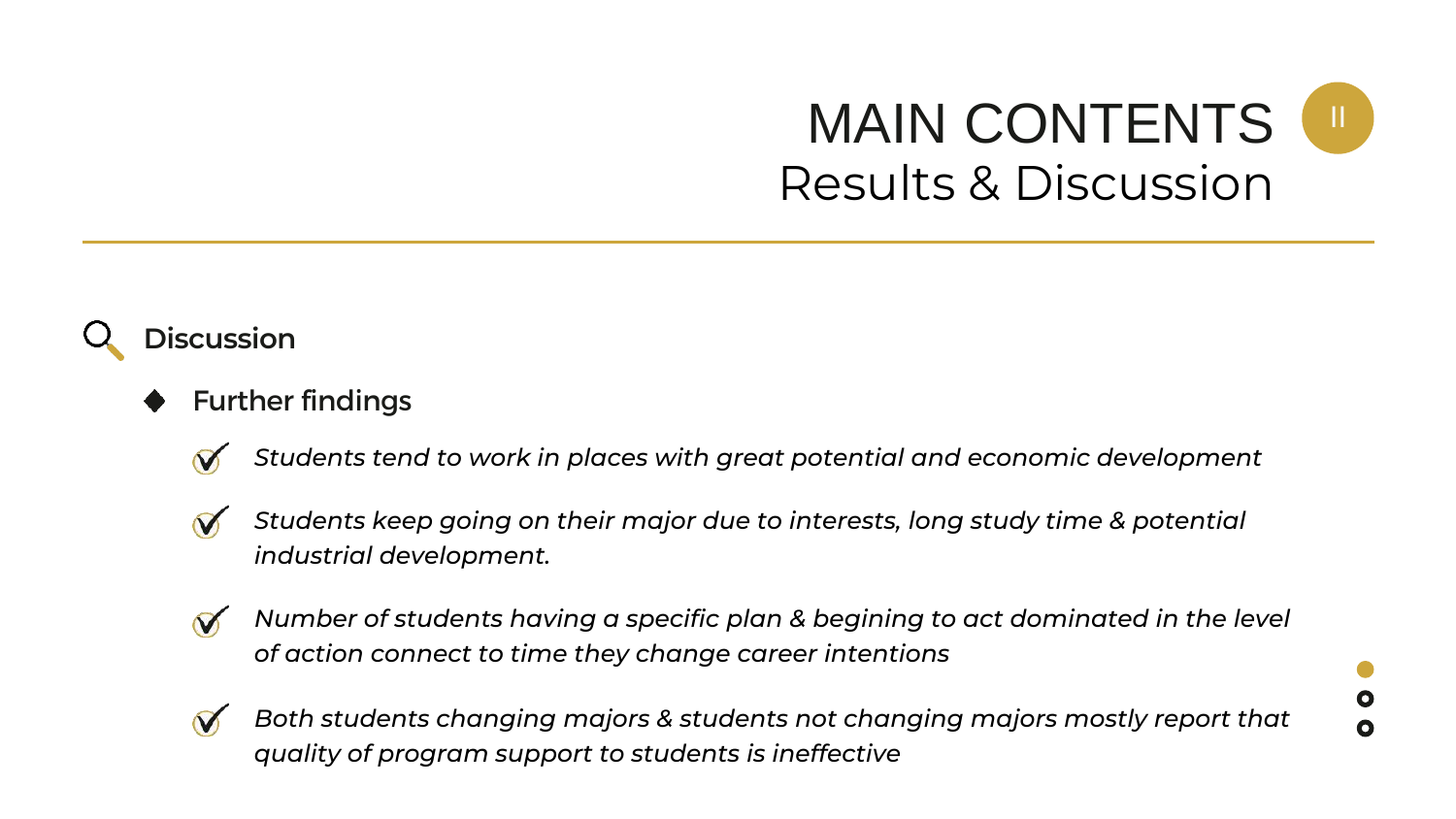## CONCLUSIONS & RECOMMENSATIONS



#### **Conclusions**

III



There are changes in career intentions of final-year students in universities in Vietnam in the context COVID-19 pandemic. Even for those who do not alter their majors, there are still changes in job positions intention.



#### Recommendations for universities

- Better support on students' mental health
- Updating job market situations
- Creating more orientation programs to compensate for the lack of practices
- Further studies about supporting policies for students who want to change their career intentions from the perspective of educational specialists